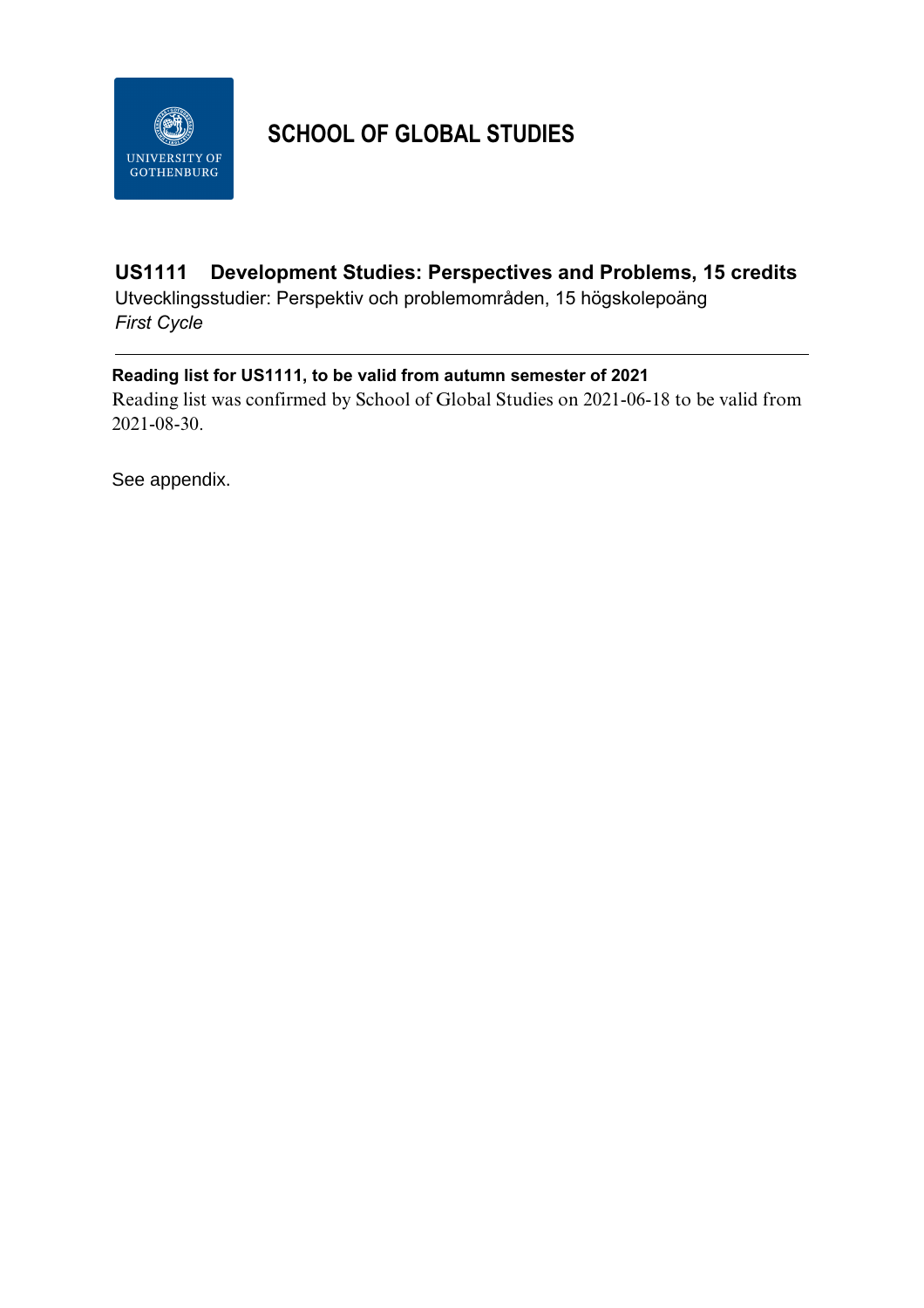

# **INSTITUTIONEN FÖR GLOBALA STUDIER**

## **US1111 Utvecklingsstudier: Perspektiv och problemområden, 15 högskolepoäng**

US1111, Development Studies: Perspectives and Problems, 15 credits

*Grundnivå/ First Cycle*

Litteraturlistan är fastställd 2021-06-18 att gälla fr.o.m. 2021-08-30.

#### **Böcker**

- Allan, T., Thomas, A. (2000). *Poverty and Development: Into the 21st Century.* London: Oxford University Press. ISBN-13: 978-0198776260. Enbart kapitel 11 som finns för nerladdning på Canvas.
- Desai, V., and Potter, R. B. eds. (2014). *The Companion to Development Studies, 3rd Edition*. London: Oxford University Press. ISBN-13: 978-1444167245. (OBS! Boken används ev. även på kursen US1112)
- Hettne, B. (2008). *Vad är utveckling,* Stockholm: SNS Förlag ISBN 9789185695614
- Jönsson, Jerneck & Arvidson. (2011). *Politik och utveckling i en globaliserad värld. En introduktion.* Lund: Studentlitteratur. ISBN 9789144070179. (OBS! Boken används ev. även på kursen US1112)
- Thurén, Torsten & Werner, Jack (2019). *Källkritik*. Stockholm: Liber.
- Roberts, J. Timmons, Amy Hite, and Nitsan Chorev. (2014). *The Globalization and Development Reader: Perspectives on Development and Global Change*. Chichester, West Sussex, UK: Wiley Blackwell, ISBN: 9781118735107
- Thurén, Torsten (2019). *Vetenskapsteori för nybörjare*. Liber

#### **Artiklar och rapporter**

- Abrahamsson, H. (2012). *Städer som nav för hållbar utveckling eller som slagfält för sociala konflikter (diskussionsunderlag)*, Malmö: Malmö stad.
- Agbebi, M., & Virtanen, P. (2017). Dependency Theory A Conceptual Lens to Understand China's Presence in Africa? *Forum for Development Studies*, 44(3), 429-451.